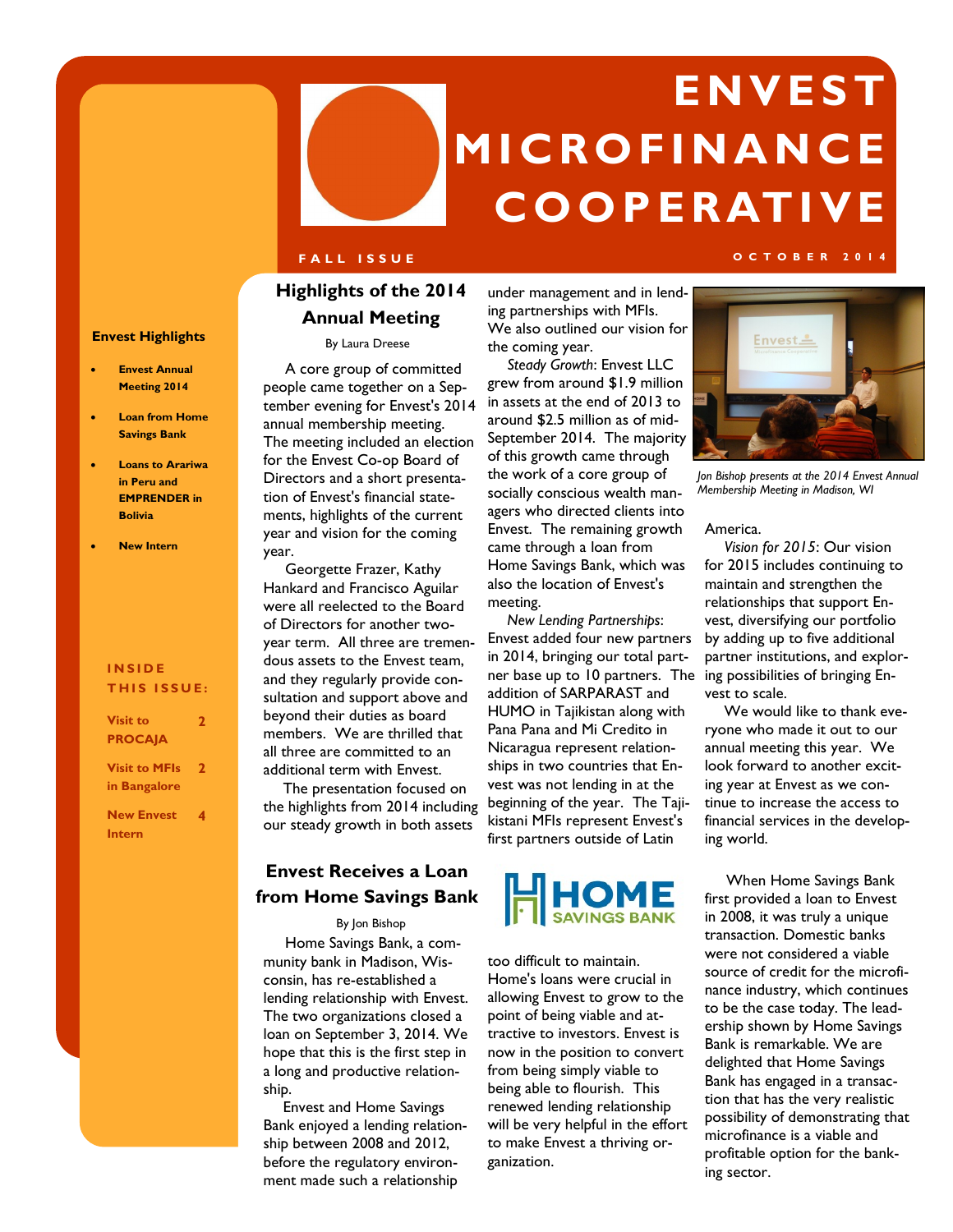### **P A G E 2**

### **VISIT TO PROCAIA IN PANAMA**

By Jon Bishop

**Advisory Board**

Richard Brooks **Justin Conway** Howard Finkelstein Sue Good Jennifer Lazarus Sergio Loureiro Andy Loving Mel Miller Doug Morrison Wayne Orthwein Julia Pooler Jeni Servoss-Pecard Megan Snyder David Szakonyi Ann Terlaak

#### **Board of Directors**

John Giegel: *President* Jon Bishop: *Vice President* Georgette Frazer: *Treasurer* Kathy Hankard*: Secretary* Francisco Aguilar

Paul Sager

### **Management Team**

Jon Bishop, *CEO & Founder* Laura Dreese, *Portfolio Manager* Francis Soza Huete, *Country Representative - Nicaragua* Haluna Zenko, *Webmaster*  Evan Vorpahl, *Intern* Victoria Haler, *Intern* Shweta Wahal, *Intern*

 I visited the home office of PROCAJA, Envest's only Panamanian MFI partner, in Santiago, in the province of Veraguas, Panama on July 15, 2014. My wife is from Panama, and we have kept the house that we bought when we lived there in the 90s. We travel to Panama at least once a year, which means that I get annual visits to PROCAJA.

 I met with the director, Jacoba Rodriguez, and the head accountant, Samuel Henriquez. We discussed the factors that have resulted in PRO-CAJA's strong financial performance over the last couple of years. There were three new factors contributing to the strong performance since my visit in August 2013. The first is that they have implemented a computer program that allows the team to graph every aspect of financial perform-

ance. Consequently, they are able to identify inefficiencies and maximize the number of loans made. Second, PROCAJA has worked with the Inter-American Development Bank to draft and implement a strategic plan. Jacoba emphasized that the strategic plan has been used extensively to guide the activities of the organization's 45 employees. Third, non-financial

*PROCAJA continued on page 4*

## My Visit to MFIs in Bangalore, India

 Bangalore is a bustling city of over ten million people in southern India. It is one of the major economic hubs of the country and dubbed the "Silicon Valley of India" due to its heavy presence of information technology. However, directly alongside this high-tech culture exists extreme poverty. Thus, Bangalore is also a hub for many microfinance institutions (MFIs) in the country.

 While visiting family in Bangalore this summer, I had the exciting opportunity to visit two of these Bangalore-based MFIs in person to do some field research. Before I made my trip, Jon Bishop, Laura Dreese, and I worked to identify small MFIs in the city that were similar in size to Envest's partners.

### By Shweta Wahal

 My visit was an educational one and a special opportunity as a college student interested in the subject. I contacted the managing directors of two of the MFIs before I left and was warmly invited to meet with each of them during the week I was there.

 During the meetings that followed, I asked both directors questions about their respective organizations. I asked specifically about the source of their money and what they saw as the future of their organizations. Their answers were very similar. In fact, the two directors knew each other. I also learned a lot about the internal structures of the MFIs and the directors' respective philosophies. However, what I discovered from both meetings were three key "facts" that, in my opinion, are integral to understanding the operation of MFIs in India:

1. The Andhra Pradesh Microfinance Ordinance, October 2010: The "Andhra Pradesh Crisis" altered the Indian microfinance sector forever after a progressive build up and explosion of MFI controversy in 2010. Due to high investment and high demand, Indian microfinance institutions were skyrocketing in size, but with size came decreased quality and lending malpractice.

 Reports emerged of suicides in the eastern state of Andhra Pradesh linked to microfinance over-indebtedness. Furthermore, in August 2010, the powerhouse SKS

*Indian MFIs continued on page 3*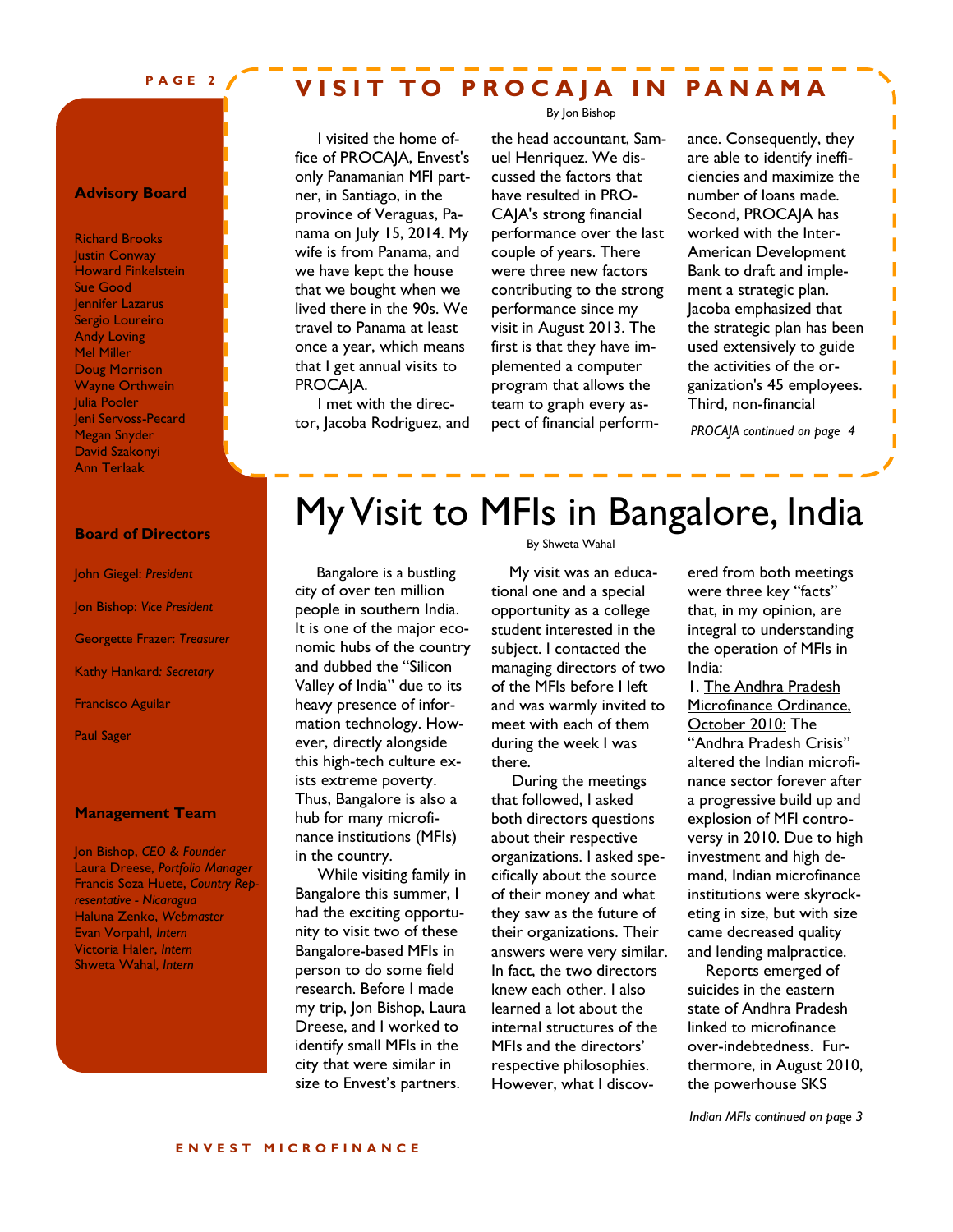### *Indian MFIs continued from page 2*

Microfinance held the first initial public offering (IPO) for a microfinance institution in India, (Mexico's Compartamos was the first ever in 2007) raising 347 million USD, and drew attention to the profitability of the microfinance sector. The IPO stirred significant controversy. Critics accosted the founder and then chairperson of SKS, Vikram Akula, (an Indian-American, like me, as one MFI director pointed out,) for taking advantage of the poor to make profit. This uproar, matched with more reports of microfinancerelated suicides in Andhra Pradesh, culminated in the passing of the Andhra Pradesh Microfinance Ordinance in October 2010. It required MFIs that operated in the state to register with the state government of Andhra Pradesh, and it gave the government the power, suo moto, to shut down MFI activity if it suspected malpractice.

 As a result, loan repayments dropped rapidly due to lack of confidence in Andhra Pradesh's MFIs, and SKS's shares also tumbled. However, the effect rippled throughout India. Banks stopped lending to MFIs, which created a crisis since MFIs received, and still do, most of their funding from the Indian banking system

 The Reserve Bank of India (RBI) intervened to regulate this sector that now stood at a standstill. It created the classification of NBFC-MFI, (explained further below) and with it a mass of regulations that focused on protecting clients from over -indebtedness. The lasting ef-



*Despite being called the "Silicon Valley of India," Bangalore's high -tech start-ups exist side by side with crippling poverty. For this reason, Bangalore is also home to many of the country's MFIs.*

fects of the Crisis that define Indian MFIs are the high regulation of MFIs who receive money from banks, a new consciousness of the profitability of the sector, and heightened awareness of over -indebtedness of borrowers. 2. Non-Banking Finance Company-MFI (NBFC-MFI): Many MFIs in India, including the two that I visited, have sought and now hold the status of NBFC-MFI, created by the RBI to restore confidence in the sector after the Andhra Crisis. As a consequence, rather than being characterized as an NGO within India, the MFI is considered a forprofit entity that is highly regulated by the RBI. As an NBFC, a microfinance institution is granted wide access to funding including bank finance.

 There are two key regulations set by the RBI for NBFC -MFIs. Firstly, they must charge their borrowers a specific interest rate. Until this past February, the rate was 26% but is now linked to the cost of funds, which provides greater leeway. Secondly, the most an NBFC-MFI can lend to a client in a cycle is 50,000

Indian Rupees (~USD \$818.) From feedback from my two visits it seemed as if the NBFC status at times feels too regulated, especially that the loan limit can be too constraining to support growth of MFIs.

3. MFIs & Indian Banks  $=$ Priority Sector: As referenced before, NBFC-MFIs in India receive significant support from the banking system. To encourage investment, the RBI classifies them as

part of a priority sector. The RBI requires banks in India to invest at least 40% of net bank credit to specified priority sectors at a reduced interest rate. This sector specifically includes agriculture, micro and small enterprises, education, housing, export credit, and more. An MFI must be an NBFC-MFI to qualify for priority sector lending in India. MFIs are actually supported by the banking system in India, and therefore may not be in as much need of foreign investment as MFIs in other countries.

 I learned much more about Indian microfinance in general from these two meetings in Bangalore than I had expected to, and returned excited to share my findings with the Envest team. I hope that the governments of other countries can assess the Indian model of mandatory bank support for MFIs, and decide whether such a model could work for them. MFIs have the capability to be useful tools to alleviate poverty and when they are supported, they can flourish.